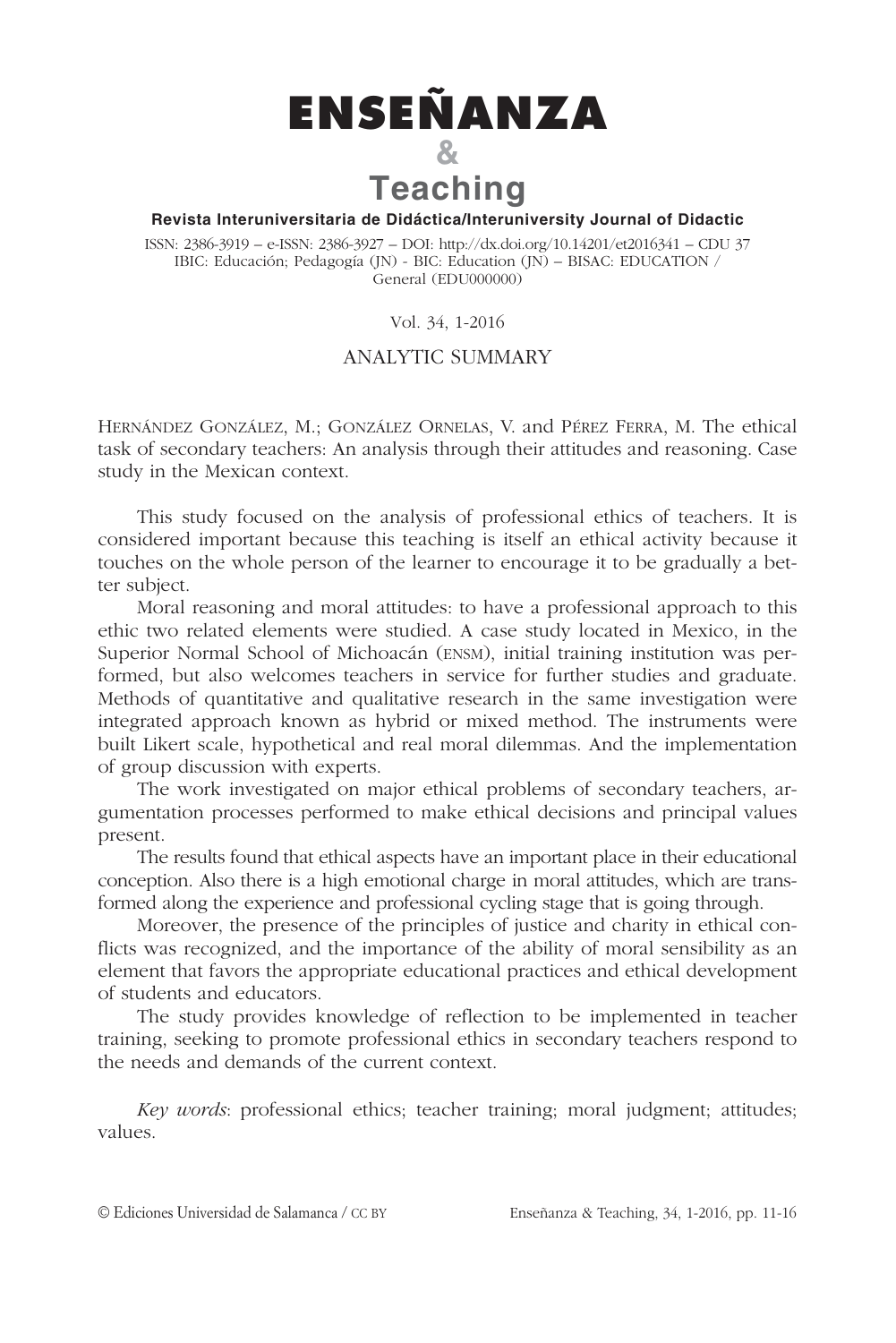SERRANO RODRÍGUEZ, R. and PONTES PEDRAJAS, A. The development of the Teaching Professional Identity in the initial training of secondary teachers.

We present a study that aims to know how the students of the Master's Degree in Secondary Teacher Training begin to build their Teaching Professional Identity, as well as what the main implications of this identification process are, in order to improve their training. Through an open questionnaire, a total of 355 opinions of students from the University of Córdoba have been analysed. The conclusions obtained highlight: a) the students show a professional identity that is significantly less developed than in other professional groups; b) it is important to develop activities to reflect on the nature of the teaching profession by improving the identification of students with the characteristics of the teaching profession. Some of the implications from this research point to the need to take into consideration the results obtained when designing the process of initial training of future secondary teachers. Particularly, it would be necessary to include the issue of Teaching Professional Identity more specifically in the curriculum of the new model of initial training. This, moreover, should be linked to the pedagogical knowledge of the contents and the acquisition of real teaching skills according to the development of the educational curriculum for each subject.

Key words: teacher; Secondary education; initial thought educational; classroom activities; teaching professional identity.

LÓPEZ GIL, K. S. Digital reading practices of university students.

This paper presents results of research on digital reading. The main objective of the research was to analyze the reading on screens practices of university students and how their practices are guided by professors and institutions of higher education. The research design was mixed and the type of study was descriptive of crosssectional. The data collection techniques were questionnaire, document analysis and discussion group. IBM SPSS v.22 was used for statistical treatment of data and Atlas. Ti 7.0 was used for content analysis of qualitative information. The study showed that students usually read on screens, although many of their reading practices have recreational purposes. Students have troubles to find reliable information on the Internet when they have academic pursuits and frequently consult secondary sources. When texts are on screens, students generally scan information and surf from one document to another along hyperlinks. The boundaries between academic and leisure activities are not well defined; multitasking appears frequently. Students indicate there is a little guidance received from their professors or university. These findings show that students are constantly faced with digital reading, but practices do not always allow them to achieve their academic purposes, so it is necessary to strengthen the support offered to them, mainly from the classroom language.

Key words: reading practices; digital media; students; university; teaching.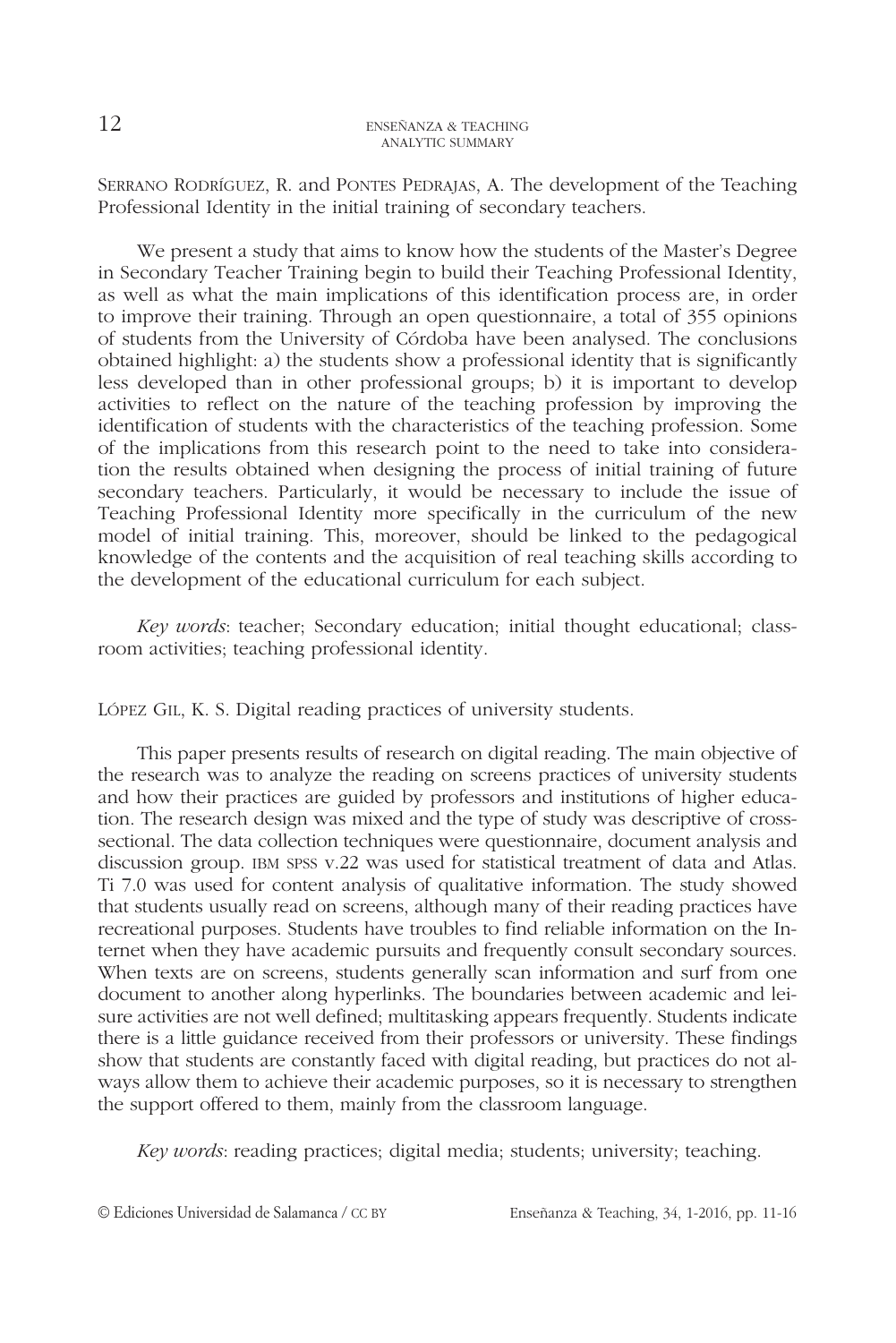ANTÓN SANCHO, Á. and GÓMEZ ALONSO, M. Geometry through Art in preschool education.

In this paper we found that artistic expression as a teaching resource, namely the work of a painter next to students setting, allows meaningful and motivating learning of the contents of geometry in the infant stage, which also is acquired in a globalized way along to other areas of knowledge. To do this, we analyze the content of the curriculum of geometry in the infant stage, describe how children's learning of geometry occurs and provided some general methodological lines to work it. Finally, we conduct an educational intervention in the area of geometry over a group of third year students from kindergarten using the paintings of Julio de Pablo as a resource. The main objectives of the proposal are presented in a fun and meaningful way through our author's work contained the various geometric (topological aspects, projective and metric), encourage observation and exploration of the environment with geometric perspective and the development of creativity, memory, thinking and judgment. We initially evaluated geometric, artistic and reflective skills and acting ability, and following the intervention, we have re-evaluated to compare the data. The core of this paper is to describe the intervention, extract and analyze results. Of these we gather that the use of artistic expression, namely the paintings of a nearby student author, can present globalized, meaningful and motivating way the entire contents of geometry kindergarten with excellent use by students and a flexible and adaptable to their needs and interests so. Therefore we estimate that a proposal like that do is readily adaptable to other courses and groups of child Education and usable in broad outline by teachers.

Key words: educational intervention; preschool; geometry; art; meaningful learning.

TOMÁS, J. M.; GUTIÉRREZ, M.; SANCHO, P.; CHIREAC, S. M. and ROMERO, I. The adolescents' school engagement: Assessment of its dimensions.

A topic that in the last years is getting relevance in school and students research is school engagement. This topic has been related, among other important constructs, with burnout of teachers and students, school performance, satisfaction with the school, behavioral disruption, goal orientation and motivational climate in the classroom, students-teachers relationships, and life satisfaction of the students. School engagement may be defined as the participation of the student in academic achievements, and it is understood as a multidimensional construct. The most repeated typology of dimensions recognizes three specific and overlapping dimensions: cognitive, behavioral, and emotional (affective). Frequently, education professionals have reported the lack of instruments to measure some students' characteristics and psychosocial and behavioral variables in the classroom, as it is the case of school engagement. Recently, a fourth new dimension,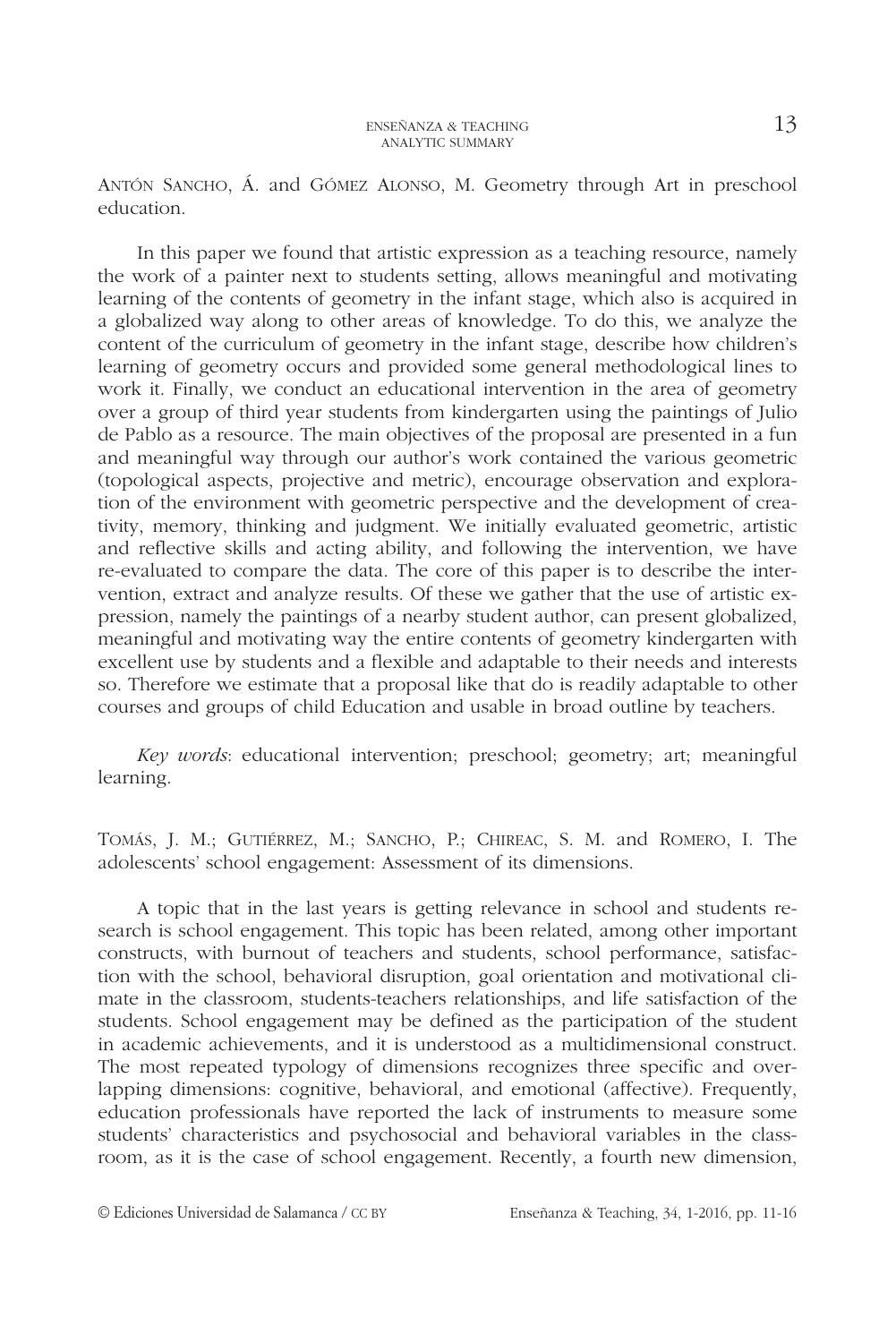personal agency, has been proposed (Reeve and Tseng, 2011). Veiga (2013) has been the first to present a self-report instrument, in Portuguese, to measure these four components, the Student Engagement Scale-4 dimensions (SES-4DS). Taken all this into account, the aim of this research was to study the reliability and validity of the aforementioned scale in two versions, Spanish and Portuguese, in large samples from the Dominican Republic and Angola. Results have shown a clear factor structure (after deleting two items), and adequate criterion-related and nomological validity. Accordingly, the SES-4DS scale was considered a valid instrument to be applied in studies measuring school engagement of teenagers.

Key words: learner engagement; educational process; measurement techniques; school satisfaction; motivational climate; autonomy support.

RITACCO REAL, M. and AMORES FERNÁNDEZ, F. J. Students at risk of educational exclusion in secondary education. Perceptions of teachers involved in special programs about prevention of school failure.

School failure in Secondary Education is one of the most serious problems that carries the Spanish educational system today. Initial vocational qualification programs (PCPI) were designed to offer a second chance to failed students (or at risk of educational exclusion) in this educational stage. This study, for which has been used a mixed or hybrid method research, has provided a number of results that offer a more complete vision on the usefulness of these «Educational reclosing» programs (now Vocational Basic Training), in the centers of the province of Granada, showing viewpoints as interesting as the teachers and students involved in the study. Here the perception of teachers is summarized on these students at risk who, due to several reasons, have been excluded from the mainstream educational system, and doomed to failure. Students that fail not only for learning difficulties or personal problems related to their family, also crash into an educational system that has not been able to provide adequate answers to their needs.

Key words: Secondary Education; students at risk; educational exclusion; school failure.

PASCUAL SEVILLANO, M. Á.; DÍAZ MENÉNDEZ, S. and RODRÍGUEZ PÉREZ, C. Employability and occupation of graduates of the Master's Degree in Secondary Secondary Education and Training Bachelor.

We present here the results of a study developed in the University of Oviedo to know the employability and the working improvement which are enjoying the postgraduates from the professional Master's Degree in Secondary, Languages and Vocational Training Teaching. The aim of this research is to study the tendencies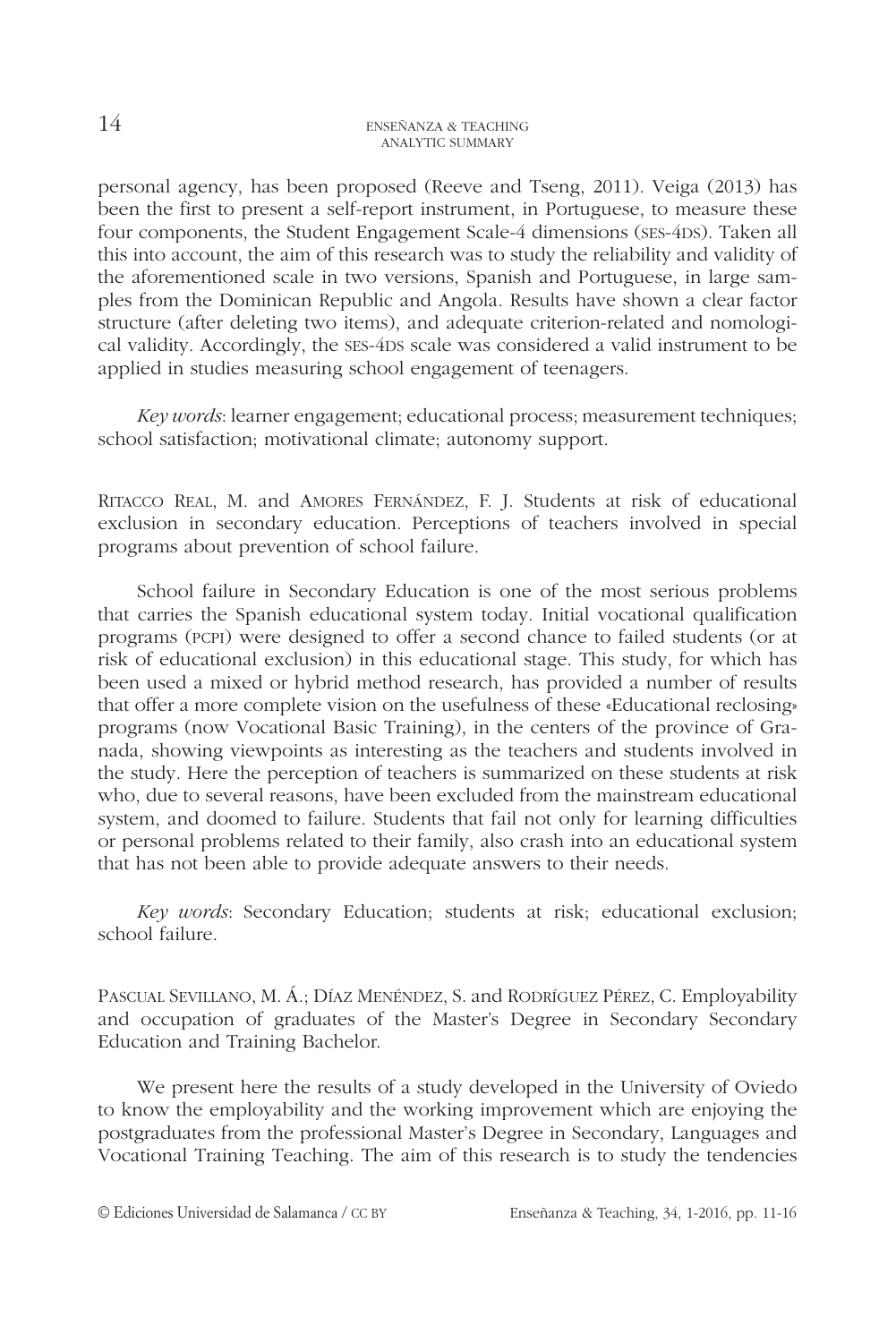related to the occupation, revenue and the time that they need to find their place in the labour market. Moreover, we would like to find out up to which extent the qualification received and the implementation of the competences acquired meet their needs in their position.

This type of study of postgraduates has been implemented at a university level in order to introduce elements of quality in assessment systems, and this is how it is conceived in the AUDIT Programme by the National Agency for the Assessment of Quality and Accreditation (ANECA) for the Spanish state. For our study a cohort of four generations of postgraduates has been considered from the master's degree in Secondary Teaching. The methodology consisted on descriptive and transversal quantitative work. The population which has constituted the object of our study comprehended 682 postgraduates. For this purpose, a structured survey has been used, designed *ad hoc* with 13 items (EnEgMfp). In the case of the University of Oviedo (UO) the procedure PD-SGIC-UO-1.2.4.vo7 has been authorised. The most relevant conclusions are certainly hopeful, albeit negatively influenced by the economic crisis, since 52% of the surveyed postgraduates assert to have found a post, although just half of them in the field they have qualified for with the master's degree. Half of these posts are temporary.

Key words: monitoring of graduates; postgraduate degrees; working situation; master's degree in Secondary Teaching.

MELLADO, Lucía; LUENGO, María Rosa; MONTAÑA, Juan Luis de la and BERMEJO, María Luisa. The emotional metaphors of Prospective Childhood, Primary, and Psychopedagogy Teachers.

This study analyzes the personal metaphors related to emotions of students in the first year of Maestro degree studies, and students of Psychopedagogy degree in the last year, from the Faculty of Education of Badajoz. The sample comes from 35 students of Maestro degree of Childhood Education, 50 students of Maestro degree of Primary Education, and 46 students of Psychopedagogy degree, during the year 2010/2011 where he raised two open questions. In research conducted metaphors in the four categories of Leavy, McSorley and Boté (2007): transmissive/ behavioral, cognitive/constructivist, situated and self-referential.

The results indicate that most of the prospective teachers were able to conceptualize their roles in the form of metaphors. The greatest number of metaphors expressed by the prospective primary and childhood teacher, belonged to the behaviourist/transmissive category, followed by the cognitivist/constructivist, self-referential, and situative categories. However the psychopedagogy group, expressed the same number of metaphors in the categories behaviourist/transmissive and cognitivist/constructivist, followed by the situative and self-referential categories. In emotional metaphors the result is very different: The greatest number of